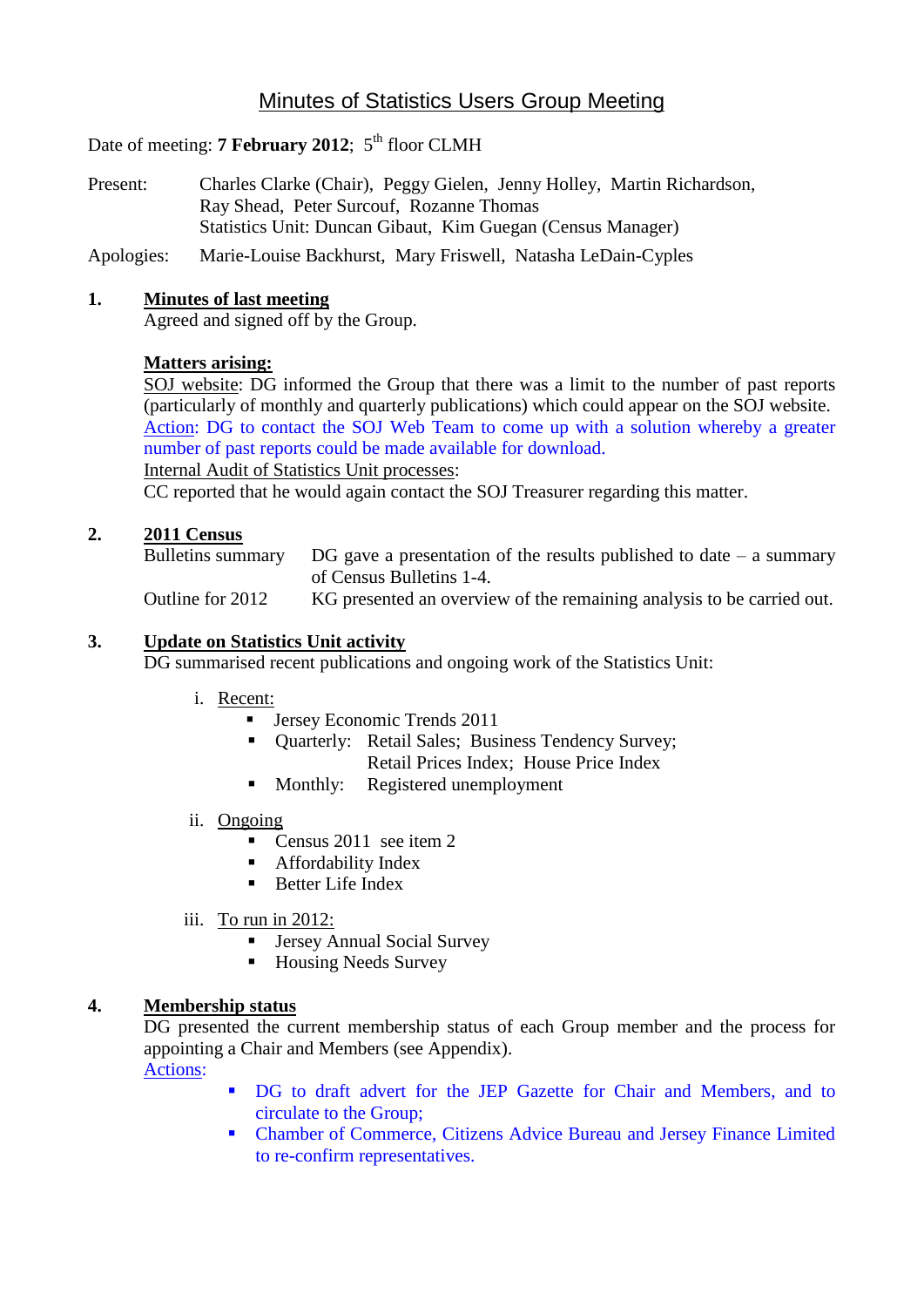## **5. AOB**

#### PS: Food inflation in the RPI report

PS requested that in the quarterly report on the RPI, for purposes of comparison with the UK, changes in the Food group index be presented to 1 decimal place and that comparison be made excluding the effect of changes in GST - i.e. the Food group of RPI(Y). Action: DG to incorporate suggestions in next RPI report (March 2012 round).

**Appendix**

#### **6. Next meeting**

Tuesday 12 June 2012 11 a.m. on 5th floor of Cyril Le Marqund House

Duncan Gibaut, Statistics Unit

# **SUG membership status at February 2012** Chair Charles Clarke States decision P149/2009 8 Oct 2009 for 3 years Members **Start End** Peggy Guelin Ministerial Decision 18 Dec 2006 Dec 2009 *Jersey Finance Limited* Ray Shead Ministerial Decision 1 Jun 2007 Jun 2010 *Chamber of Commerce* Marie-Louise Backhurst Ministerial Decision 11 Feb 2009 Feb 2012 *Société Jersiaise* Mary Friswell Ministerial Decision 11 Feb 2009 Feb 2012 *The Soroptimists* Peter Surcouf **Survey Contains A Ministerial Decision** 11 Feb 2009 Feb 2012 *Member of the public* Rozanne Thomas Ministerial Decision 11 Feb 2009 Feb 2012 *Jersey Consumer Council* Jenny Holley Ministerial Decision 13 May 2009 May 2012 *Unite* Martin Richardson Ministerial Decision 13 May 2009 May 2012 *Jersey Community Relations Trust* Natasha LeDain-Cyples Ministerial Decision 13 May 2009 May 2012 *Member of the public*